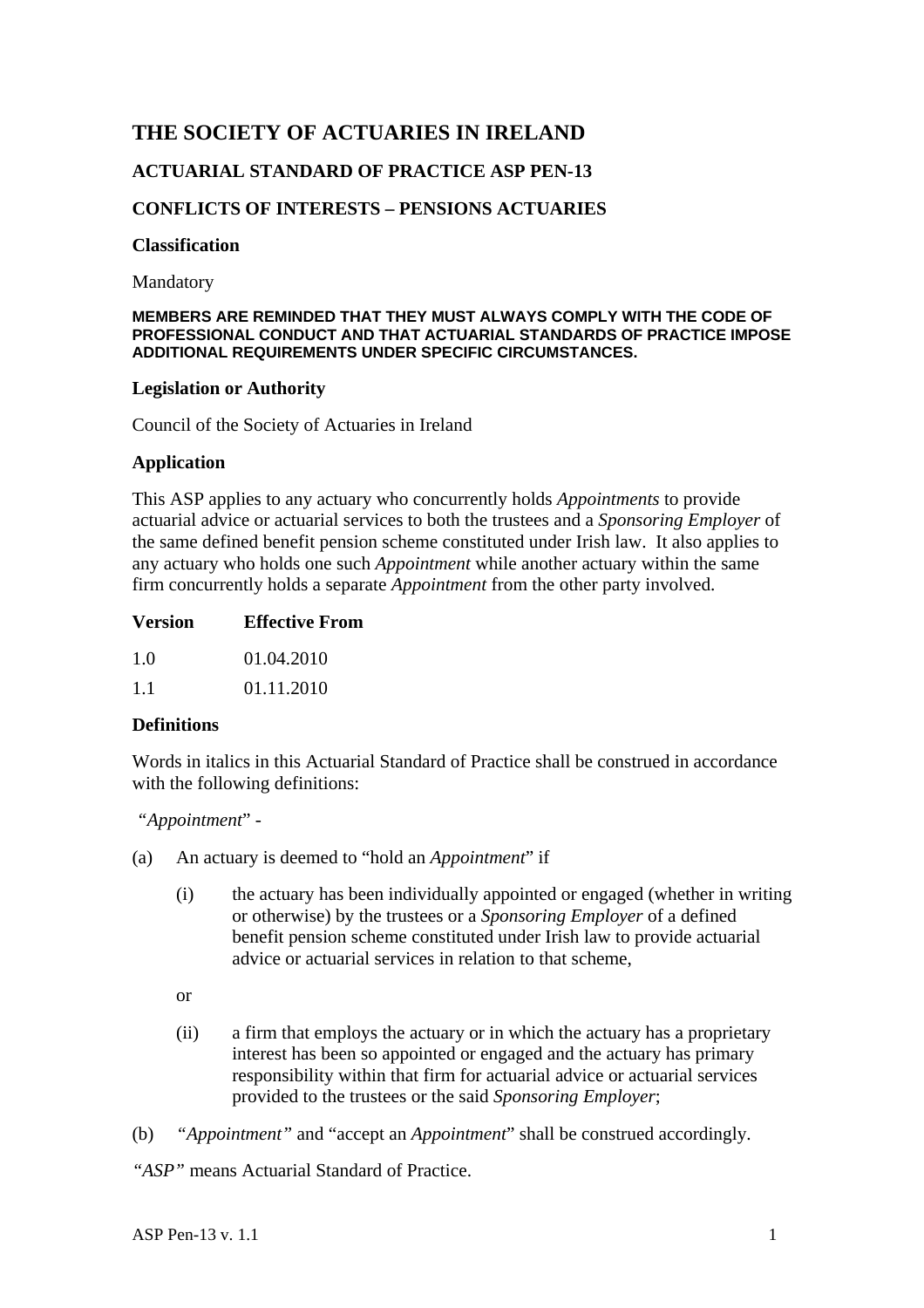*"Conflict of Interests"* has the meaning set out in paragraph 4.1 of this *ASP.* 

*"Dual Appointment"* has the meaning set out in paragraph 1.1 of this *ASP.*

*"Code"* means the *Society*'s Code of Professional Conduct.

*"Protocol"* means a protocol for managing conflicts of interests, as required under and described in section 3 or section 5 (as applicable) of this *ASP*.

*"Society"* means the Society of Actuaries in Ireland.

*"Sponsoring Employer"*, in relation to a pension scheme, means an employer whose employees, or former employees, are included in the scheme. Where more than one *Sponsoring Employer* is party to an *Appointment*, the provisions of this *ASP* shall be construed as relating to all *Sponsoring Employers* that are party to the *Appointment.* 

#### **1. Introduction**

- 1.1 For the purposes of this *ASP,* a *Dual Appointment* exists if an actuary is concurrently appointed to provide actuarial advice or actuarial services to both the trustees and a *Sponsoring Employer* of the same defined benefit pension scheme constituted under Irish law.
- 1.2 Where a *Dual Appointment* exists, the trustees and the *Sponsoring Employer*  may have conflicting objectives and this may impact on the actuarial advice or actuarial services that the actuary provides. An actuary who holds a *Dual Appointment* has a responsibility to recognise this fact and to manage any resulting issues in a professional manner.
- 1.3 This *ASP* does not prohibit *Dual Appointments.* In fact, in many cases, a *Dual Appointment* may be the most suitable arrangement for all the parties involved. However, an actuary who holds a *Dual Appointment* must take particular care to ensure that his or her duty of care to each of his or her clients is maintained. In some situations, it may be necessary for the actuary to suspend or cease one or both of the underlying *Appointments.*
- 1.4 This *ASP* sets out **principles** to which an actuary must adhere in carrying out work under *Dual Appointments.* It also sets out certain **actions** that an actuary must take in relation to *Dual Appointments.*
- 1.5 Two or more actuaries within the same firm may be appointed to provide separate actuarial advice or actuarial services to the trustees and a *Sponsoring Employer* of the same defined benefit pension scheme. In carrying out their work under the *Appointments,* they must adhere to the principles of this *ASP* to the extent that such principles may reasonably be considered to be relevant to the *Appointments.* They must also comply with the specific provisions of this *ASP* that apply to such *Appointments*.
- 1.6 This *ASP* does not attempt to address in specific terms every situation and issue that an actuary might encounter in connection with an *Appointment* or *Dual Appointment.* Actuaries must always perform their work under such appointments in a professional manner and in compliance with the *Code.*  Furthermore, the contents of this *ASP* do not diminish the responsibilities and obligations of any member of the *Society* under the *Code.*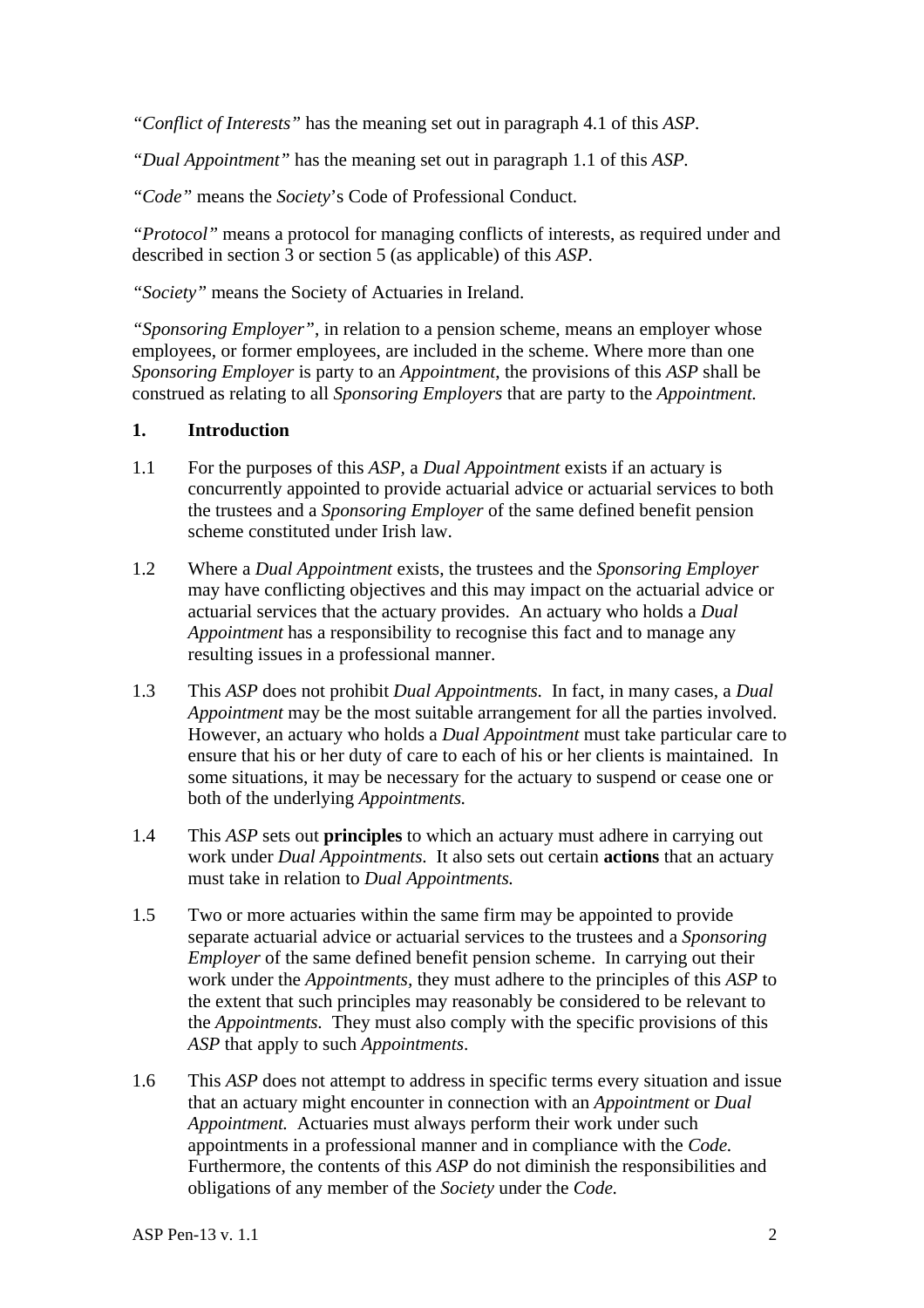## **2. Principles**

- 2.1 Where an actuary holds a *Dual Appointment,* the following principles apply in addition to any principles and requirements set out in the *Code*:
	- 2.1.1 The actuary must act with the highest standards of integrity in his or her dealings with the trustees and the *Sponsoring Employer* concerned.
	- 2.1.2 The actuary must not allow the advice or services that he or she provides to either the trustees or the *Sponsoring Employer* to favour the interests of the other party without the first party's knowledge. In addition, the fact that the advice favours one party must be stated in the advice in accordance with paragraph 6.1(b).
	- 2.1.3 To ensure that the trustees and the *Sponsoring Employer* are clear as to how any conflicts of interests that arise will be dealt with and how any information may be shared or withheld in particular circumstances, the actuary must put in place a *Protocol* for managing conflicts of interests at the commencement of the *Dual Appointment.*
	- 2.1.4 The actuary must abide by the terms of the *Protocol* in his or her subsequent actions.
	- 2.1.5 If there is a conflict of interests between the trustees and the *Sponsoring Employer* such that the actuary cannot act in accordance with an agreed *Protocol*, the actuary must disqualify himself or herself from acting under the *Dual Appointment*.
	- 2.1.6 The actuary must communicate effectively with both the trustees and the *Sponsoring Employer*, while respecting any confidentiality agreements and/or restrictions on sharing of information that may be agreed between the parties under the *Protocol* or otherwise, and must ensure that communications are accurate and are not misleading.
- 2.2 Where two actuaries within the same firm are appointed to provide actuarial advice and actuarial services in respect of the same defined benefit pension scheme, they must also adhere to the principles in section 2.1 above to the extent that they are relevant to the *Appointments.* In addition:
	- 2.2.1 The actuaries concerned must ensure that the independence of their services or advice is no less than would apply if actuaries from separate firms had been appointed unless the trustees and the *Sponsoring Employer* agree otherwise in relation to a particular matter or matters.
	- 2.2.2 The actuaries concerned must not access or share information regarding their colleague's client without appropriate approval.

#### **3.** *Dual Appointment - Protocol*

3.1 Before commencing work under a *Dual Appointment,* the actuary must put in place a written protocol for managing conflicts of interests ("*Protocol*") that informs the trustees and the *Sponsoring Employer* about: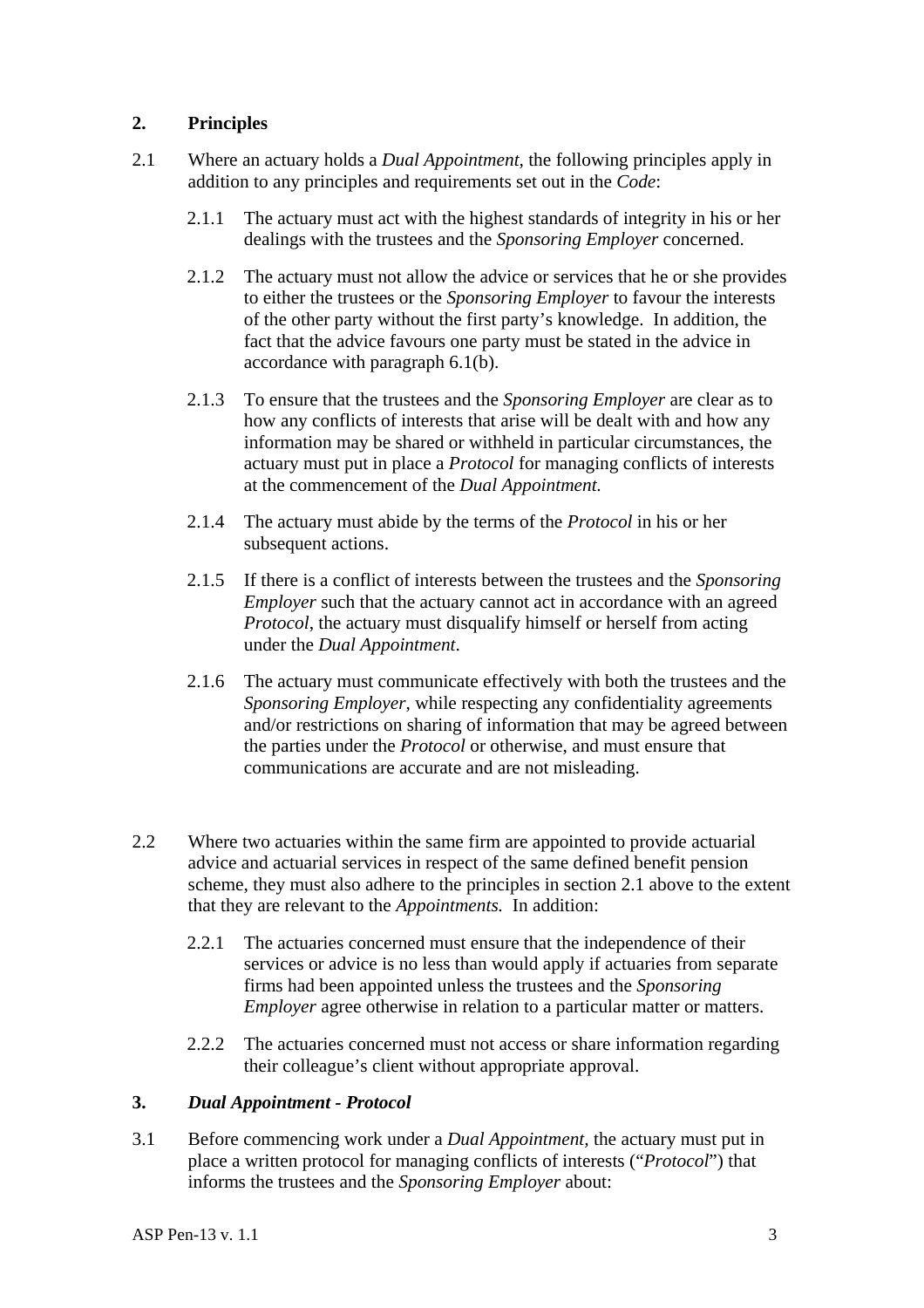- (a) how the actuary will take into account, in the advice and/or services that he or she provides, any inherent conflict between the trustees' and the *Sponsoring Employer's* objectives;
- (b) the steps that the actuary will take if a situation arises in which the actuary can no longer carry out duties under the *Dual Appointment* in accordance with the *Protocol*;
- (c) the extent to which information will remain confidential to either the trustees or the *Sponsoring Employer* or will or may be disclosed by the actuary to either party without assertion that a breach of confidentiality has occurred;
- (d) the fact that, if the actuary can no longer perform duties under the *Dual Appointment* in accordance with the *Protocol,* the *Dual Appointment*  may be modified (in which case, the *Protocol* may also be modified) or suspended or ceased (in which case, the *Protocol* will cease to apply);
- (e) the fact that, notwithstanding anything in the *Protocol*, if, in the actuary's opinion, the confidential nature of information provided to the actuary by one party constrains the actuary from acting in a professional manner in respect of the other party's interests, the actuary may suspend or cease one of the *Appointments* that form the *Dual Appointment* (in which case, the *Protocol* will cease to apply).

Other information may also be included in the *Protocol* by agreement between the parties.

- 3.2 The actuary must discuss the *Protocol* with the trustees and the *Sponsoring Employer* and confirm that they are in agreement with it. If the trustees and/or the *Sponsoring Employer* omit to sign the *Protocol* but, on the basis of discussions held, the actuary is satisfied that they are in agreement with it, he or she must advise the trustees and *Sponsoring Employer* that he or she shall deem the *Protocol* to be effective unless and until any changes thereto are agreed between all three parties.
- 3.3 The actuary must not agree to a *Protocol* that would require him or her to act in a manner that was contrary to the principles set out in this *ASP.*
- 3.4 If a *Dual Appointment* is modified, the actuary must consider whether the *Protocol* remains appropriate and adequate and if it is not, he or she must take appropriate action, consistent with that described at 3.1 and 3.2.
- 3.5 An actuary must review his or her *Dual Appointments* at least once every three years and consider whether, in his or her opinion, the *Dual Appointments* and the associated *Protocols* are operating in a satisfactory manner. If necessary, the actuary must act to ensure that the *Dual Appointment* and associated *Protocols*  remain appropriate.

## **4.** *Dual Appointment - Conflict of Interests*

4.1 For the purposes of this *ASP,* a *Conflict of Interests* exists where an actuary holds a *Dual Appointment* and: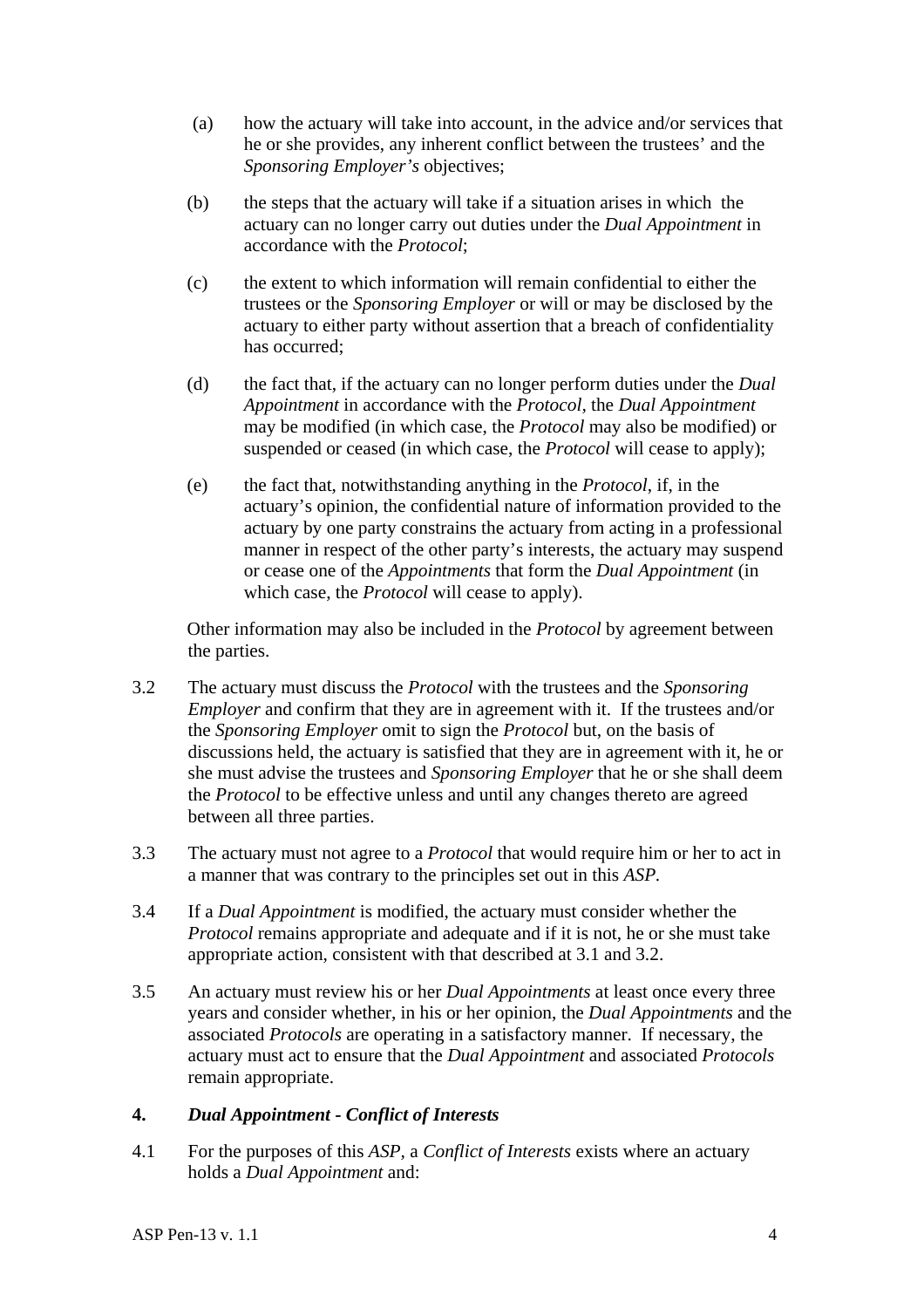- (a) the actuary is aware or ought reasonably to be aware that circumstances have changed such that the actuary can no longer perform work under the *Dual Appointment* without breaching the terms of the *Protocol*; or
- (b) in the actuary's opinion, the confidential nature of information provided to the actuary by one party under the *Dual Appointment* constrains the actuary from acting in a professional manner in respect of the other party's interests.
- 4.2 If a *Conflict of Interests* arises, the actuary must either:
	- (a) inform the trustees or the *Sponsoring Employer* (as applicable) that he or she cannot comply with the request that gave rise to or made evident the *Conflict of Interests*;
	- or
	- (b) inform the trustees and *Sponsoring Employer* that he or she can no longer act in accordance with the *Protocol* and either:
		- (i) modify the *Dual Appointment* and/or the *Protocol*, to reflect the changed conditions, such that the *Conflict of Interests* is eliminated
		- or
		- (ii) suspend or cease one or both of the *Appointments* that form the *Dual Appointment.*

It might not be possible to modify the *Dual Appointment* and the *Protocol* in a manner that is acceptable to both the trustees and the *Sponsoring Employer*, in which event the actuary must act in accordance with 4.2(a) (i.e. advise that he or she cannot comply with the request that gave rise to or made evident the *Conflict of Interests)* or 4.2(b)(ii) (i.e. suspend or cease one or both of the *Appointments*).

In some circumstances, it may be necessary to cease both of the *Appointments* that are affected by a *Conflict of Interests*.

- 4.3 Where a *Dual Appointment* and/or *Protocol* is/are modified, or an *Appointment is* suspended or ceased, due to the emergence of a *Conflict of Interests*, the actuary must notify the trustees and the *Sponsoring Employer* in writing of this fact and, as and where applicable, confirm that, in his or her opinion, it is appropriate for him or her to continue to provide actuarial advice or actuarial services under the *Dual Appointment* or the continuing *Appointment*.
- 4.4 If a *Protocol* is amended, the actuary must not provide actuarial advice or actuarial services under the new *Protocol* until he or she has discussed it with the trustees and the *Sponsoring Employer* and confirmed that they are in agreement with it. If the trustees and/or the *Sponsoring Employer* omit to sign the new *Protocol* but, on the basis of discussions held, the actuary is satisfied that they are in agreement with it, he or she must advise the trustees and *Sponsoring Employer* that he or she shall deem the new *Protocol* to be effective unless and until any changes thereto are agreed between all three parties.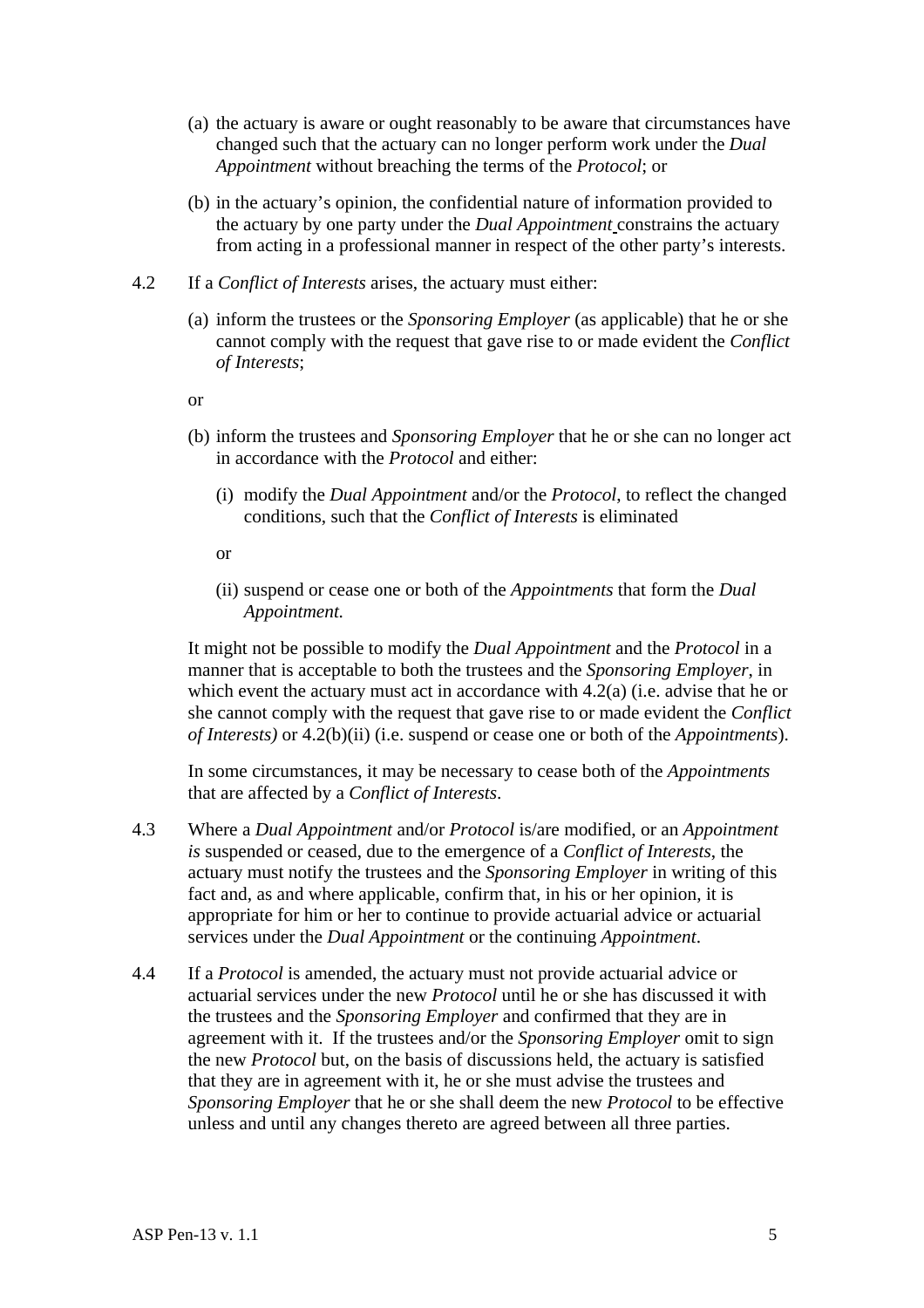#### **5.** *Appointments* **within the same firm**

- 5.1 Before accepting an *Appointment* to provide actuarial advice or actuarial services to the trustees/*Sponsoring Employer* of a defined benefit pension scheme*,* an actuary must endeavour to establish whether another actuary within his firm has been or is expected to be similarly appointed by the *Sponsoring Employer/*trustees.
- 5.2 Where two actuaries within the same firm are appointed to provide actuarial advice or actuarial services to the trustees and a *Sponsoring Employer* respectively of the same defined benefit pension scheme:
	- (a) The actuaries must have regard to paragraph 1.5 of this *ASP.*
	- (b) Before commencing work under the *Appointments,* the actuaries must jointly put in place a written protocol for managing conflicts of interests (*Protocol*) that informs the trustees and the *Sponsoring Employer* of:
		- (i) the fact that the trustees and the *Sponsoring Employer* will receive separate actuarial advice and/or separate actuarial services from two actuaries employed by the same firm;
		- (ii) the steps that the actuaries will take if a situation arises in which one or both of the actuaries can no longer carry out duties under an *Appointment* in accordance with the *Protocol*;
		- (iii) the extent to which information will remain confidential to either the trustees or the *Sponsoring Employer* or will or may be disclosed by the actuary to either party without assertion that a breach of confidentiality has occurred;
		- (iv) the fact that, if one or both of the actuaries can no longer perform duties under the *Appointments* in accordance with the *Protocol,* one or both of the *Appointments* may be modified (in which case, the *Protocol* may also be modified) or suspended or ceased (in which case, the *Protocol* will cease to apply).

Other information may also be included in the *Protocol* by agreement between the parties.

- (c) Except as otherwise agreed as part of the *Protocol*, the actuaries must not share or access information (other than the *Protocol)* that relates to work carried out under the separate *Appointments*.
- (d) Each of the actuaries must be satisfied regarding his or her ability to act independently and in accordance with the terms of his or her *Appointment* to either the trustees or the *Sponsoring Employer*, as applicable.
- (e) Similar requirements as outlined in paragraphs 3.2 to 3.5 will apply to *Protocols* under this section 5, i.e. the requirement to discuss the *Protocol* with the trustees and the *Sponsoring Employer*, not to agree to a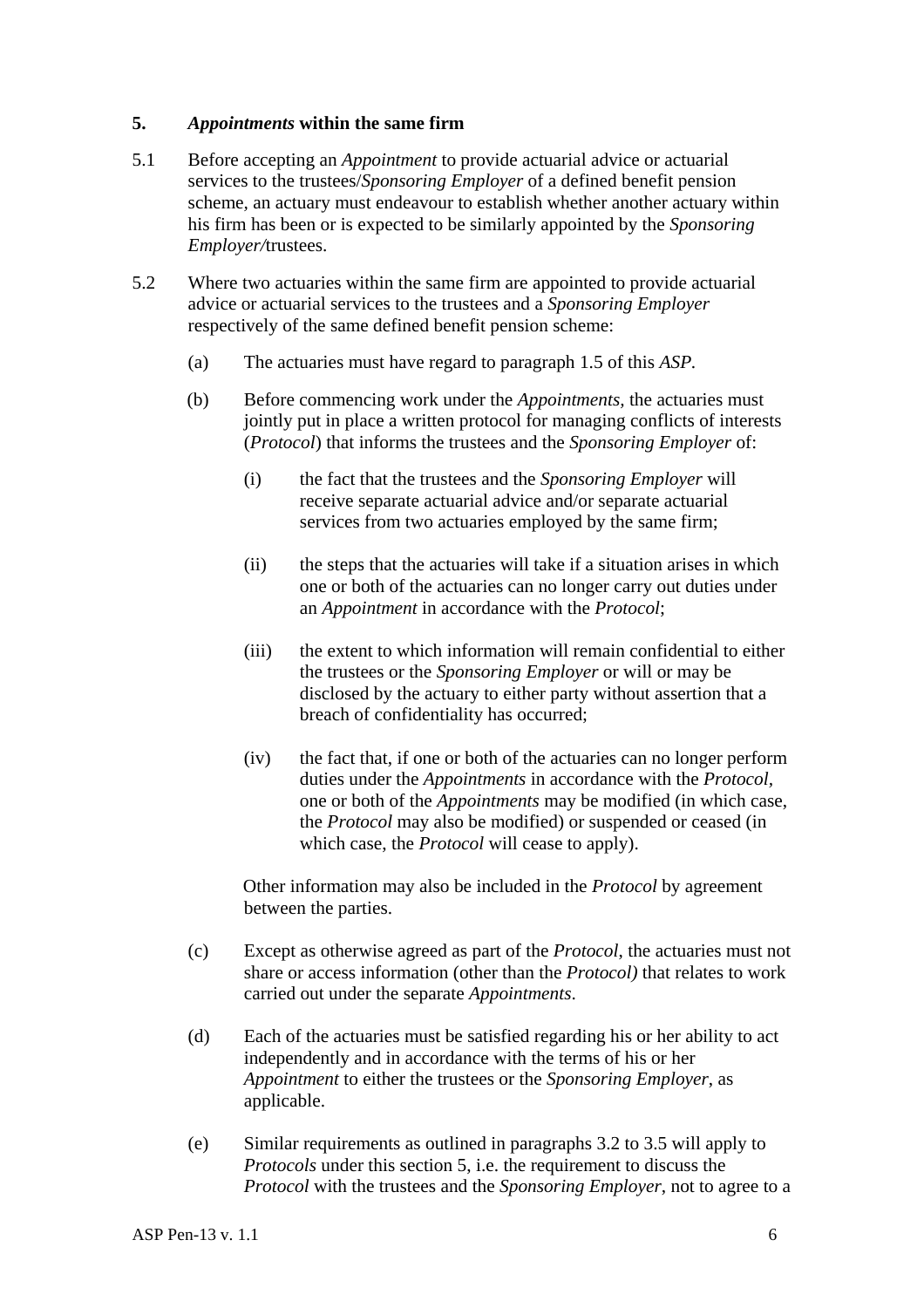*Protocol* that would be contrary to this *ASP*, to take appropriate action, where necessary, if the *Appointment* is modified and to review the *Protocol* at least once every three years.

5.3 Where an actuary takes over an *Appointment* that was held by another actuary within the same firm other than for the purpose of addressing a *Conflict of Interests*, the actuary who takes over the *Appointment* may adopt the existing associated *Protocol* (if any), provided that he or she is satisfied that the *Protocol* continues to be appropriate.

#### **6. Context of advice**

- 6.1 If an actuary provides actuarial advice under a *Dual Appointment* or where another actuary within the same firm has been appointed to provide actuarial advice in relation to the same defined benefit pension scheme:
	- (a) Any advice of a substantive nature must include the name of the intended recipient and specify whether the advice is directed to the trustees or the *Sponsoring Employer* or both; and
	- (b) If any advice of a substantive nature favours the interests of the trustees or the *Sponsoring Employer*, or is aimed at achieving a balanced compromise between the interests of the parties rather than fully meeting the interests of one of the parties, that fact must be stated in the advice and paragraph 2.1.2 applies

## **7. Transitional arrangements**

- 7.1 Notwithstanding paragraphs 3.1 and 5.2, an actuary may continue to perform work relating to *Appointments* in existence at 1<sup>st</sup> April 2010, provided that any *Protocols* required under this *ASP* relating to such *Appointments* are put in place no later than 31st March 2011.
- 7.2 If, at or after commencement of this ASP and before a *Protocol* is put in place, an actuary holds a *Dual Appointment* and is aware or ought reasonably to be aware that there is an irreconcilable conflict between the trustees' and *Sponsoring Employer's* objectives, the actuary must address the issue in a manner that is consistent with the provisions of section 4.

**END**